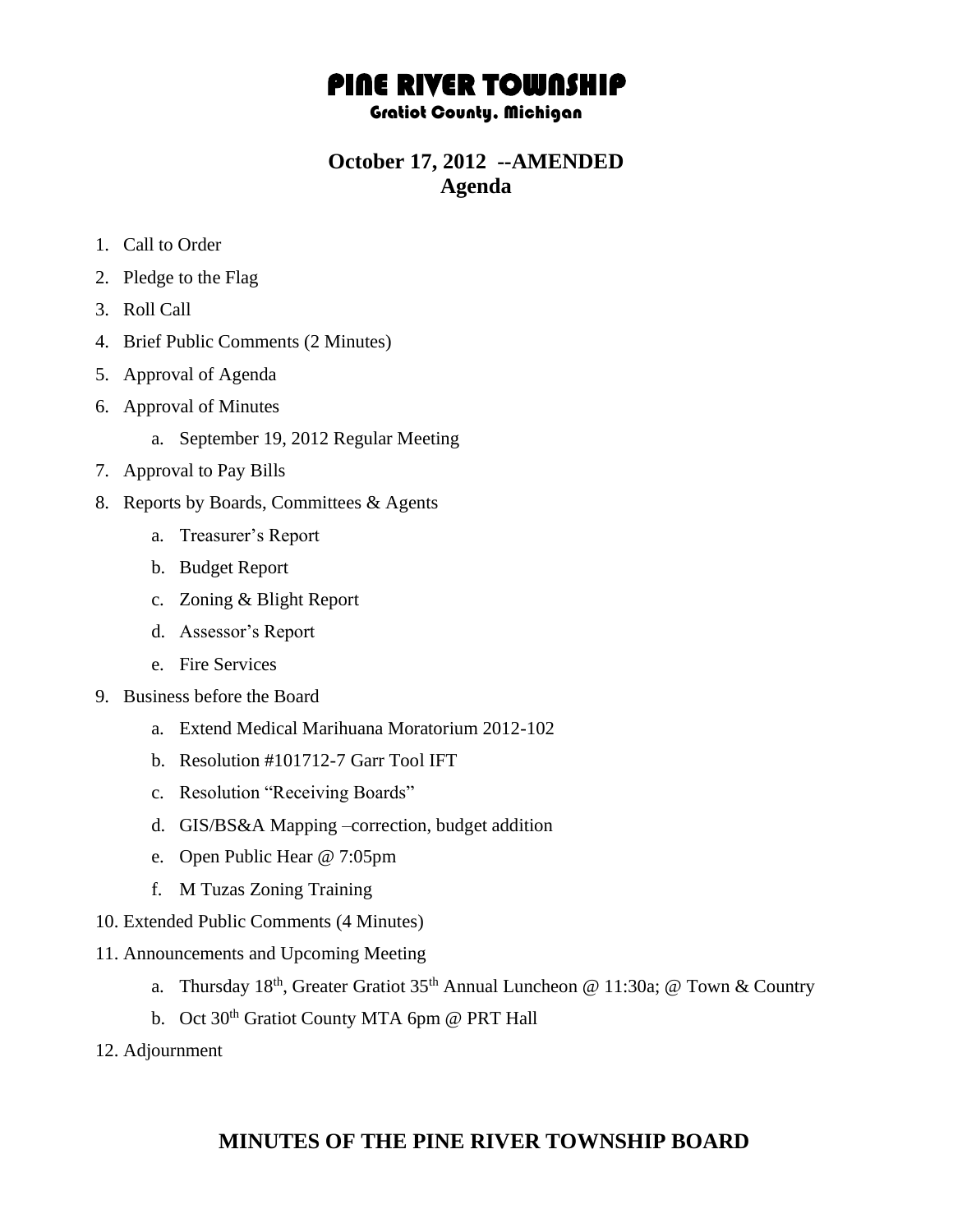## **MONTHLY MEETING OCTOBER 17, 2012**

- 1. The regular monthly meeting of the Pine River Township Board was called to order at 7:00 pm by Supervisor Beeson at the Township Hall.
- 2. Pledge the flag: The board and the public said the pledge to the flag.
- 3. Roll Call: Moeggenborg: absent, Best: present, Baker absent, Rademacher: present, Beeson: present. 3 Board Members present (2) absent Moeggenborg, Baker.
- 4. Brief Public comments (2 minutes):
- 5. Approve the Agenda: Motion by Rademacher: second by Best: to approve the amended agenda (added 9e.; 11b) as presented. All present board members approved. Motion carried 3-0.
- 6. Approve the Minutes:

Motion by Best: second by Rademacher: to approve the Regular Meeting Minutes of September 19, 2012. All present board members approved. Motion carried 3-0.

7. Approval to Pay Bills:

Motion made by Best: second by Rademacher: to pay bills as presented in the amount of \$30,137.32. All present board members approved. Motion carried 3-0.

- 8. Reports by Boards, Committees & Agents
	- a. Treasurers Report Discussion; report placed on file.
	- b. Budget Report Discussion: report placed on file.
	- c. Zoning & Blight Officer Discussion: report placed on file
	- d. Assessor Report Discussion.
	- e. Fire Services Discussion.
- 9. Business before the Board
	- a. Extend Medical Marihuana Moratorium Motion by Rademacher: second by Best: to approve extending The Medical Marihuana Moratorium Ordinance for 6 months (Ordinance # 2010-101). Roll Call Vote – Ayes: Best, Beeson, Rademacher Nays: None Absent: Moeggenborg, Baker Motion carried 3-0.
	- b. Public Hearing Garr Tool IFT 7:05pm